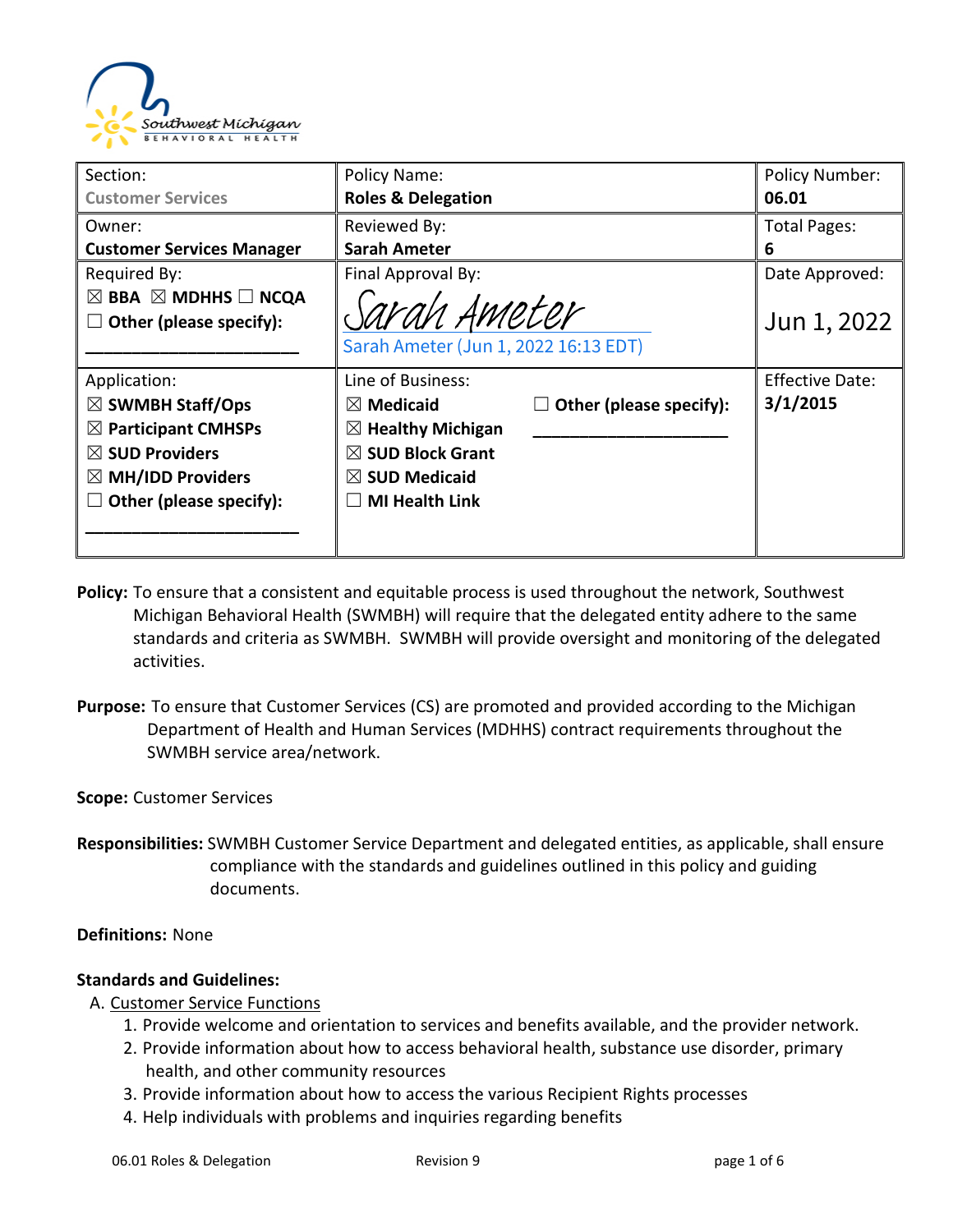

- 5. Assist individuals with and oversee grievance (complaint) and appeal processes
- 6. Oversee local and regional grievance and appeal processes
- 7. Track and report patterns of problems for the organization

## B. Customer Service Standards

- 1. There shall be a designated unit called "Customer Service."
- 2. There shall be at SWMBH, or Prepaid Inpatient Health Plan (PIHP), a minimum of one Full Time Equivalent (FTE) performing the customer services functions whether within the customer service unit or elsewhere within the PIHP. If the function is delegated, affiliate Community Mental Health Service Provider's (CMHSP), substance abuse coordinating agencies, and network providers, as applicable, shall have additional FTE's (or fractions thereof) as appropriate to sufficiently meet the needs of the people in the service area.
- 3. There shall be a designated toll-free customer services telephone line with access to alternative telephonic communication methods (such as Relays, TTY, emailing, etc.). The customer services numbers shall be displayed in agency brochures and public information material.
- 4. Telephone calls to the customer services unit shall be answered by a live voice during business hours. Telephone menus are not acceptable. A variety of alternatives may be employed to triage high volumes of calls as long as there is response to each call within one business day.
- 5. The hours of customer service unit operations and the process for accessing information from customer services outside those hours shall be publicized in the customer handbook and on SWMBH's website. It is expected that the customer services/unit or function will operate minimally eight hours daily, Monday through Friday, except for holidays.
- 6. SWMBH will ensure the customer handbook shall contain the state-required topics and follow the model member handbook templates. SWMBH will use the state developed notice forms (See MDHHS, Appeal and Grievance Resolution Processes Technical Requirement).
- 7. The Medicaid coverage name and the state's description of each service shall be printed in the customer handbook. The state's developed definitions for managed care terminology will be used within the handbook.
- 8. SWMBH will ensure that the handbook shall contain the date of publication and version number.
- 9. SWMBH will give customers notice of any change that the State defines as significant in the information specified in 42 CFR 438.10( $g$ )(2) at least 30 days before the intended effective date. Significant is defined as any change that affects a beneficiary's Medicaid benefits, including but not limited to: Contractor contract information, authorization for services, covered benefits and copays.
	- a. SWMBH will obtain state approval in writing before publishing original and revised editions of the customer handbook.
	- b. SWMBH will provide supplemental materials to the handbook (inserts/stickers), as needed, to ensure compliance with contract requirements.
- 10. Organizations in the SWMBH network are required to distribute the most recent edition of the SWMBH handbook within a reasonable time after receiving notice of the customer's enrollment in services and annually thereafter or sooner if substantial revisions have been made. The handbook must also be posted on SWMBH and delegate CMHSP websites. The handbook serves a similar function as the summary of benefits and coverage described in 45 CFR 147.200(a). This handbook may be provided by: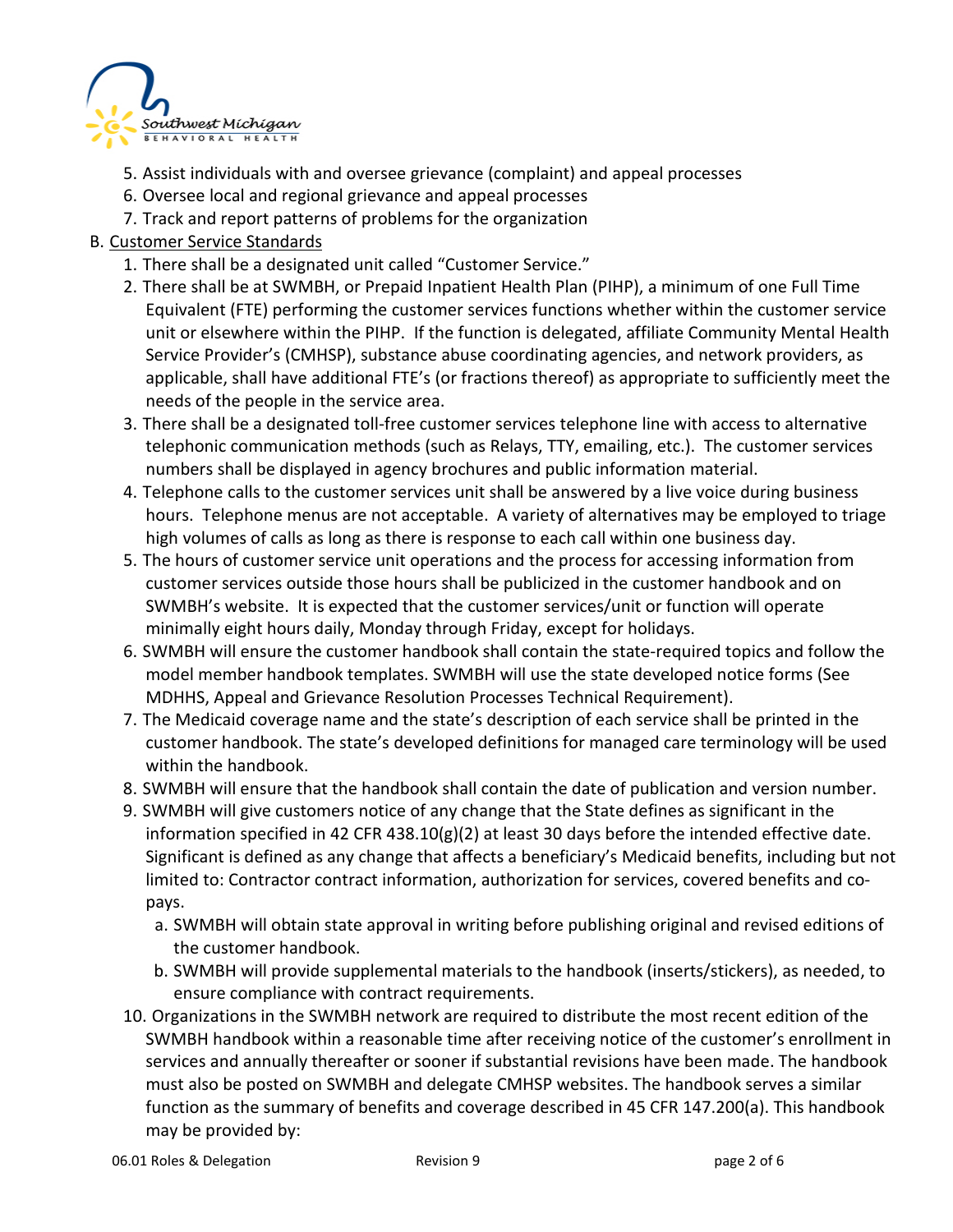

- a. mailing a printed copy to the customer's mailing address,
- b. emailed after obtaining the customer's agreement to receive information by email,
- c. If the PIHP posts the information on the website and advises the customer in paper or electronic form that the information is available on the internet and includes the applicable internet web address, provided that persons with disabilities who cannot access the information online are provided auxiliary aids and services upon request at no cost, or
- d. the information is provided by any other method that can reasonably be expected to result in the customer receiving the information.
- 11. Information about how to contact the Medicaid Health Plans or Medicaid fee-for-service programs in the PIHP service area, including plan or program name, locations, and telephone numbers, shall be provided in the handbook.
- 12. SWMBH shall ensure that current listings are maintained of all providers, practitioners, organizations and any group affiliation with whom the PIHP has contracts, street address(es), telephone number(s), website URL (if appropriate), the services they provide, cultural and linguistic capabilities (if they have completed cultural competency training), any non-English languages they speak (including American Sign Language), any specialty for which they are known, whether the provider's office/facility has accommodations for people with physical disabilities, and whether they are accepting new customers. This list must include independent PCP facilitators. SWMBH must make this available in paper form upon request and electronic form such as the PIHP, CMHSP, or network provider's website as applicable. Customers shall be given this list annually unless the customer has expressly informed the PIHP that accessing the listing through an available website or customer services line is acceptable.
- 13. The provider directory must be made available in paper form upon request and electronic form. The provider directory must be made available in a prominent, readily accessible location on the PIHP's website in a machine-readable format.
- 14. Electronic provider directories must be updated no later than 30 calendar days after SWMBH receives update provider information. Paper provider directories must be updated at least monthly.
- 15. Member information may not be provided electronically by SWMBH unless all of the following are met:
	- a. The format is readily accessible;
	- b. The information is placed in a location on SWMBH's website that is prominent and readily accessible;
	- c. The information is provided in an electronic form which can be electronically retained and printed;
	- d. The information is consistent with the content and language requirements of 42 CFR 438.10
	- e. The member is informed that the information is available in paper form without charge upon request and provides it upon request within 5 business days.
- 16. Customer Services unit shall have access to information about the PIHP/CMHSP including each PIHP/CMHSP affiliate annual report, current organizational chart, PIHP/CMHSP board member list, meeting schedule and minutes. Customer Service's will provide this information in a timely manner to individuals upon their requests.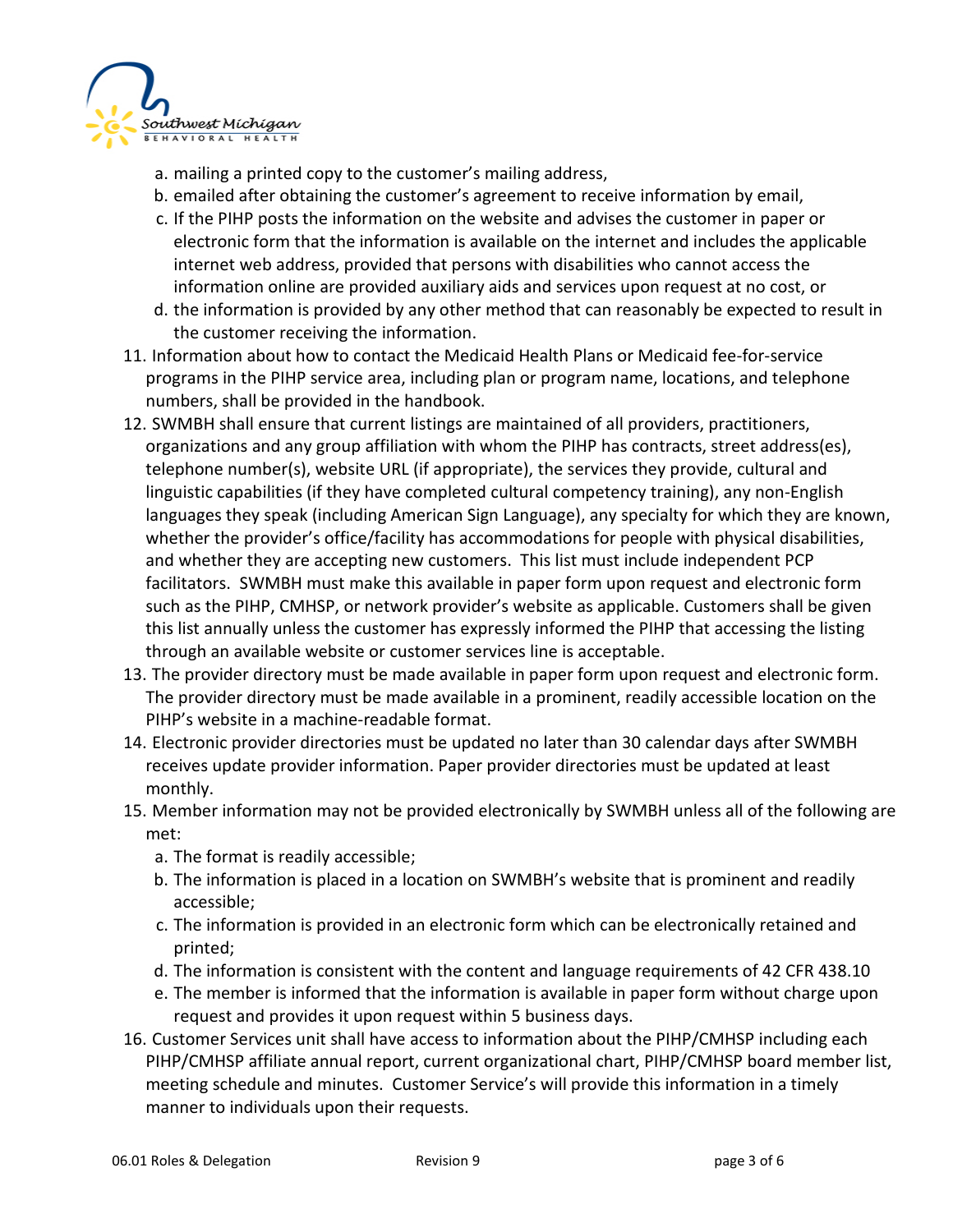

- 17. Upon request, the customer service unit shall assist beneficiaries with filing grievances and appeals, accessing local dispute resolution processes, and coordinating as appropriate with Fair Hearing Officers and the local Office of Recipient Rights.
- 18. Customer Service's staff shall be trained to welcome people to the public behavioral health system and to possess current working knowledge, or know where in the organization detailed information can be obtained, in at least the following:
	- a. \*The populations served (serious mental illness, serious emotional disturbance, developmental disability and substance use disorder) and eligibility criteria for various benefits plans (e.g., Medicaid, Healthy Michigan Plan, MI Child, MI Health Link)
	- b. \*Service array (including substance use services), medical necessity requirements, and eligibility for and referral to specialty services, including Indian Healthcare Providers (IHCP)
	- c. Person-Centered planning
	- d. Self-determination
	- e. Recovery and Resiliency
	- f. Peer Specialists
	- g. \*Grievance and appeals, Fair Hearings, local dispute resolution processes, and Recipient Rights. SWMBH and delegate CMHSPs must ensure that newly hired staff are trained in Recipient Rights within 30 days of hire.
	- h. Limited English Proficiency and cultural competency
	- i. \*Information and referral about Medicaid-covered services within the PIHP as well as outside to Medicaid Health Plans, Fee-for-Service practitioners, and Michigan Department of Health and Human Services
	- j. The organization of the Public Behavioral Health System
	- k. Customer services functions and beneficiary rights and protections in accordance with federal regulations.
	- l. Community resources (e.g., advocacy organizations, housing options, schools, public health agencies)
	- m. Public Health Code (for substance use treatment recipients if not delegated to the substance abuse coordinating agency), Mental Health Code, and Medicaid Provider Manual
	- n. Know which services are available directly in ASL and services that use an interpreter.
- C. Delegation
	- 1. SWMBH delegates a portion of the responsibility for Customer Services roles/functions to CMHSPs who meet pre-delegation assessment standards. Provider entities do not have delegated managed care administrative functions.
		- a. Pre-delegation assessment/evaluation will be conducted with agencies by SWMBH. Evaluation will determine what CS functions an agency will be able to perform.
		- b. All Agencies with CS delegated function/ responsibilities will adhere to SWMBH polices that govern such delegated CS functions.
		- c. Performance of CS delegated functions will be monitored per SWMBH guidelines through a pre-delegation assessment and annual reviews.
		- d. If an agency is unable to fulfill CS functions as outlined in Delegation Agreements, a Plan of Correction will be provided to and reviewed by SWMBH for completeness by the agency.
		- e. Further corrective action and/or continued monitoring may be required of any delegate.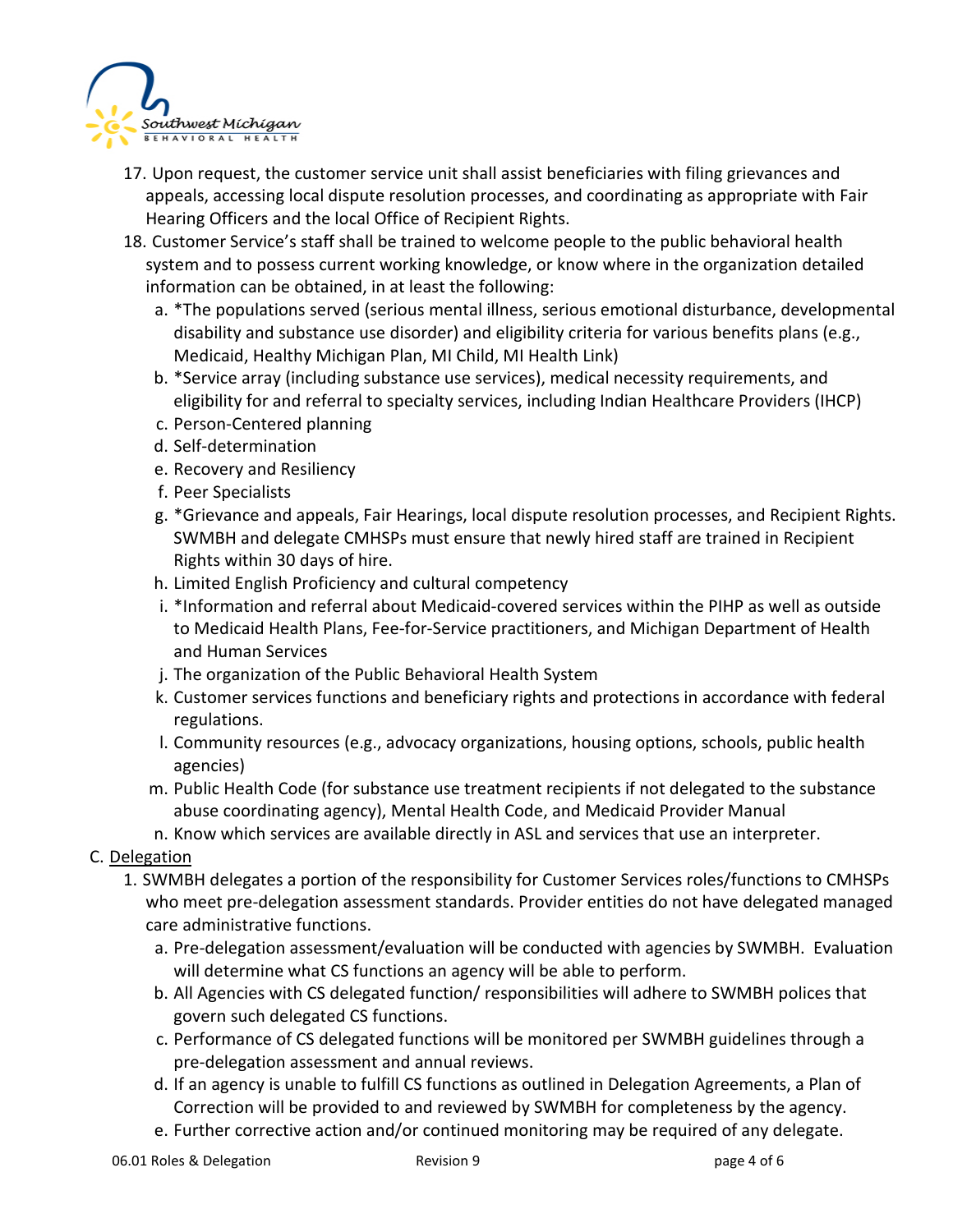

#### **References:**

- A. MDHHS/PIHP Contract: General Requirements, (B) Customer Service Standards and (L) Grievance and Appeals Process for Beneficiaries
- B. [MDHHS Appeal and Grievance Resolution Processes Technical Requirement](https://www.michigan.gov/documents/mdhhs/Appeal-and-Grievance-Resolution-Processes-Technical-Requirement_704451_7.pdf)
- C. MDHHS Customer Services Standards
- D. Medicaid Managed Care Regulations: 42CFR 438.10

#### **Attachments:** None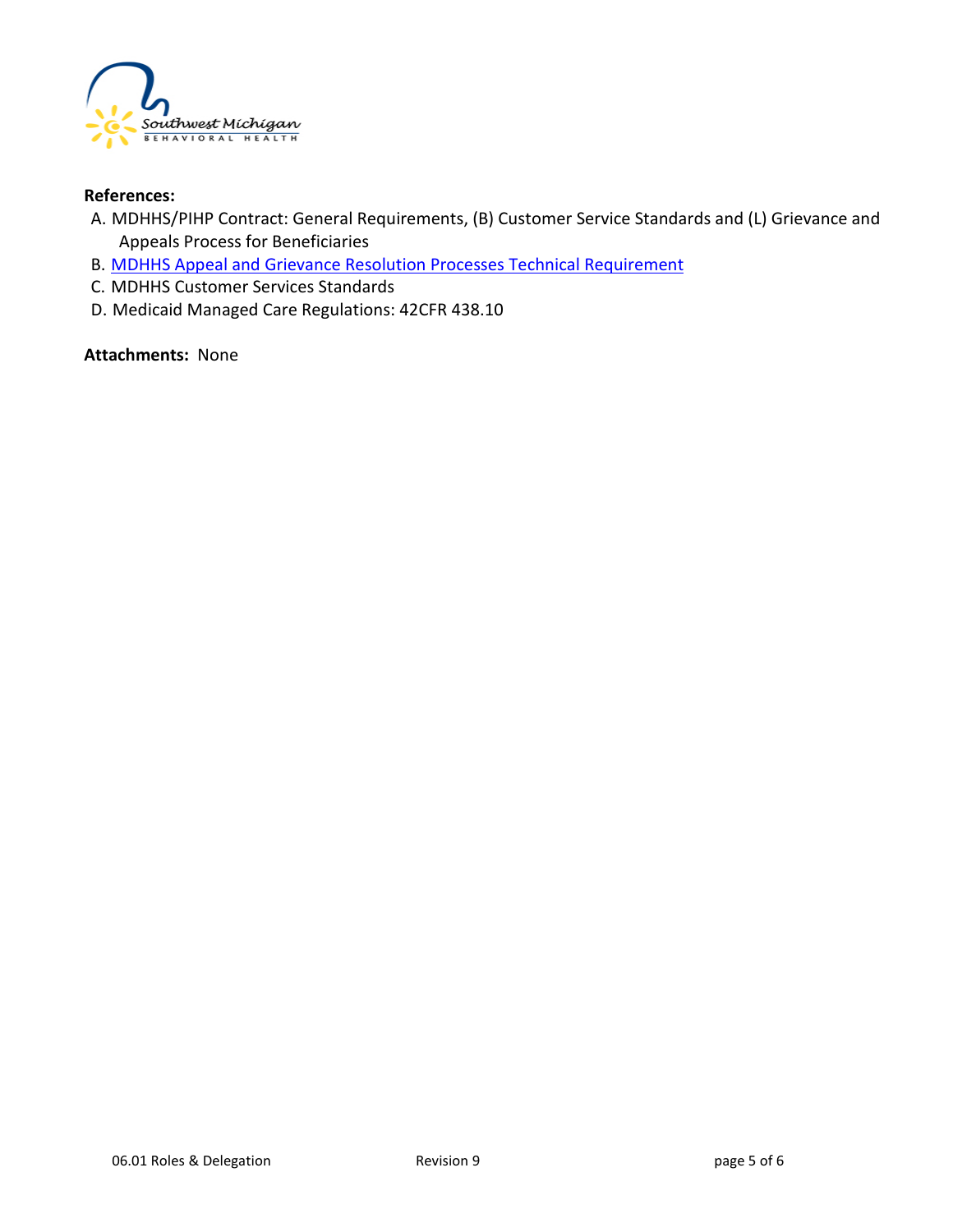

### **Revision History**

| <b>Revision #</b> | Revision<br><b>Date</b> | <b>Revision Location</b>                                                 | <b>Revision Summary</b>                                                                                | <b>Revisor</b>       |
|-------------------|-------------------------|--------------------------------------------------------------------------|--------------------------------------------------------------------------------------------------------|----------------------|
| $\mathbf{1}$      | 3/1/15                  | <b>SWMBH</b>                                                             |                                                                                                        |                      |
| $\overline{2}$    | 4/24/15                 | <b>SWMBH</b>                                                             |                                                                                                        |                      |
| 3                 | 12/13/16                | <b>SWMBH</b>                                                             |                                                                                                        |                      |
| 4                 | 1/10/17                 | <b>SWMBH</b>                                                             |                                                                                                        |                      |
| 5                 | 4/1/19                  | Standards and<br>Guidelines: A1-4, B6, B9-<br>13, B15, B15a, B15j, C1    | Removed, Added, and<br>Edited current language                                                         | <b>Heather Woods</b> |
| 6                 | 4/1/20                  | References; Standards<br>and Guidelines: B13-17                          | Formatting updates, adding<br><b>B13 based on Contract</b><br>attachment P6.3.1                        | <b>Heather Woods</b> |
| 7                 | 6/25/21                 | References; Standards<br>and Guidelines: B5-6, B8-<br>10, B14-15, B17-18 | Added clarifying language<br>and content updates from<br><b>MDHHS</b> contract. Updated<br>References. | <b>Heather Woods</b> |
| 8                 | 8/6/21                  | Standards and<br>Guidelines: B3, B8, B10,<br><b>B18n</b>                 | Adding language from<br>amendments to Contract<br>MA 200000002103.                                     | <b>Heather Woods</b> |
| 9                 | 5/17/22                 | Standards and<br>Guidelines: B14                                         | <b>Updates per MDHHS</b><br><b>Customer Service Standards.</b>                                         | <b>Heather Woods</b> |
|                   |                         |                                                                          |                                                                                                        |                      |
|                   |                         |                                                                          |                                                                                                        |                      |
|                   |                         |                                                                          |                                                                                                        |                      |
|                   |                         |                                                                          |                                                                                                        |                      |
|                   |                         |                                                                          |                                                                                                        |                      |
|                   |                         |                                                                          |                                                                                                        |                      |
|                   |                         |                                                                          |                                                                                                        |                      |
|                   |                         |                                                                          |                                                                                                        |                      |
|                   |                         |                                                                          |                                                                                                        |                      |